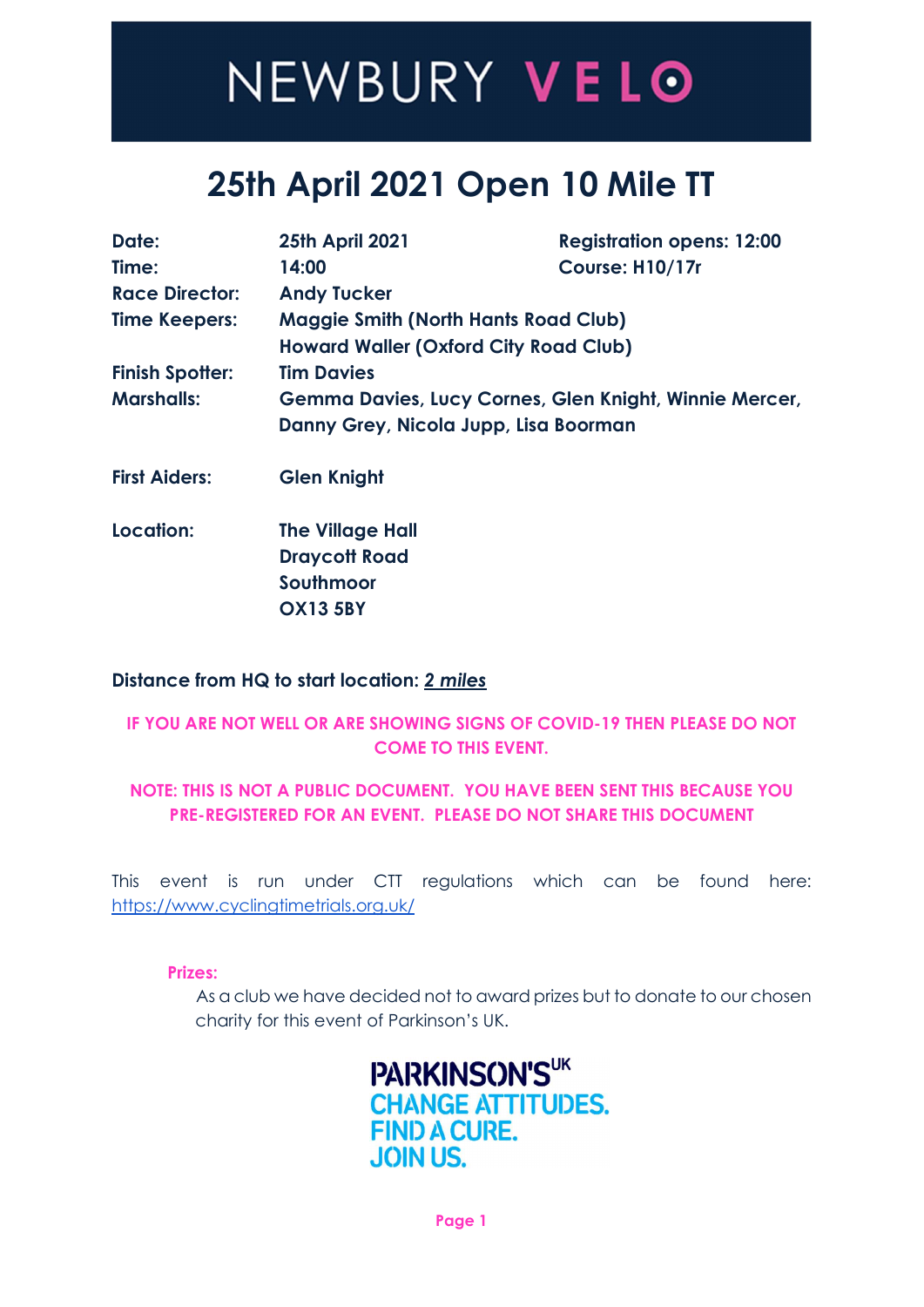### 1. Event HQ

Due to current Government restrictions, the event HQ will be in the car park of the village hall listed above. Toilet facilities will be available but these should not be used for changing. It's a carpark to ensure we are not parking on the road and so we have an address to give you. You are asked to not urinate in the carpark or change in full view of any of the residents. We are very lucky to have this facility, so please do not give them reason to take it away. All future references to "HQ" in this document are referring to this facility.

DO NOT arrive too early or you will be asked to stay in your vehicle. There will be no gatherings permitted in the carpark, turbo trainers can be used directly in front or behind your vehicle. Riders not following guidelines or instructions from officials will not be permitted to race and will be reported to CTT.

### 2. Sign-On

Sign-on for events is currently very different to what we are used to. No hugging, no kissing and no exchanging of niceties. But there are some other restrictions in place. You will be expected to follow them.

We will ask you to respect the social distancing rules and **maintain 2m** distance between people in all directions at all times. This is to ensure that resumption of racing is successful and that any curtain twitchers have no material to send to the local gossip column/social media outlet/news outlet. We are all in this together so please respect the volunteer team and their decisions. Riders not adhering to the restrictions in place will not be permitted to race, will be reported to CTT and will be refused entry to future events.

 Your number will be placed on a table at the HQ, please check your number on the list below. Your earliest arrival time is also listed here please do not arrive at HQ before this time. The numbers are new, have never been used and the person putting them out will have taken necessary sanitizing steps before and after laying them out. No safety pins will be provided, if you need them, you will need to bring your own.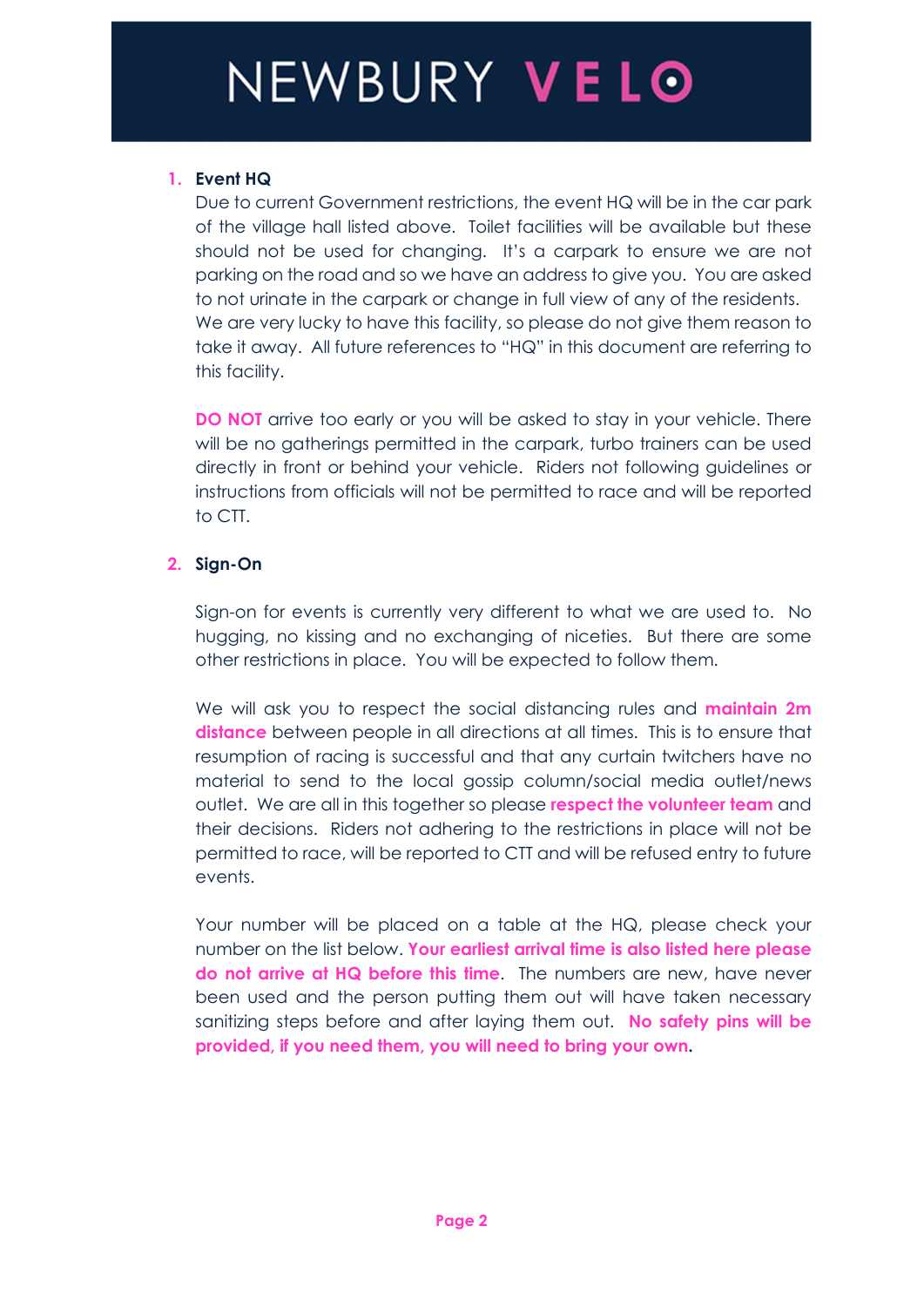### 3. Course Detail

Start at the corner of the lane from Hinton Waldrist, about 5 yards south of the "Give Way" signs and in line with the north edge of a metal manhole cover in the centre of the lane. Bear left along the slip road to join the A420 eastbound. (Great care when joining A420 and give way to traffic from the right. Proceed eastwards along A420 onto the dual carriageway by-pass and continue to the roundabout with the A415, (Care of traffic crossing on A415) Take the second exit to continue straight on along A420 towards the next dual carriageway section in Tubney Wood.

On approaching the Tubney Wood roundabout with the A338 look behind, signal and move into the outside lane (Care) to turn around the roundabout and take the third exit to return westwards on A420. Continue to the Kingston Bagpuize by-pass and on to the roundabout with the A415 (Care of crossing traffic) and take the second exit to remain on the A420 Finish, still on the A420 dual carriageway by-pass, beside the first drain in the lay-by, 29 yards west of and beyond the large sign at the extreme eastern end for the crossroads to Charney Basset and Longworth, 70 yards east of the footpath steps in the middle of the lay-by and 537 yards short of the crossroads.



Strava Route: https://www.strava.com/segments/7186031

### 4. Race Protocol

Participants will be asked to maintain social distancing. No gatherings in groups, turbo trainers can be used directly in front or behind your vehicle. If you arrive early you will be permitted to ride on the roads to warm up or sit in your car. We will have 6 waiting spaces marked out plus the rider waiting to race at the start line, therefore **please only arrive at the start line** a maximum of 6 minutes before your time listed in Appendix A. You will not be permitted to wait if you arrive earlier.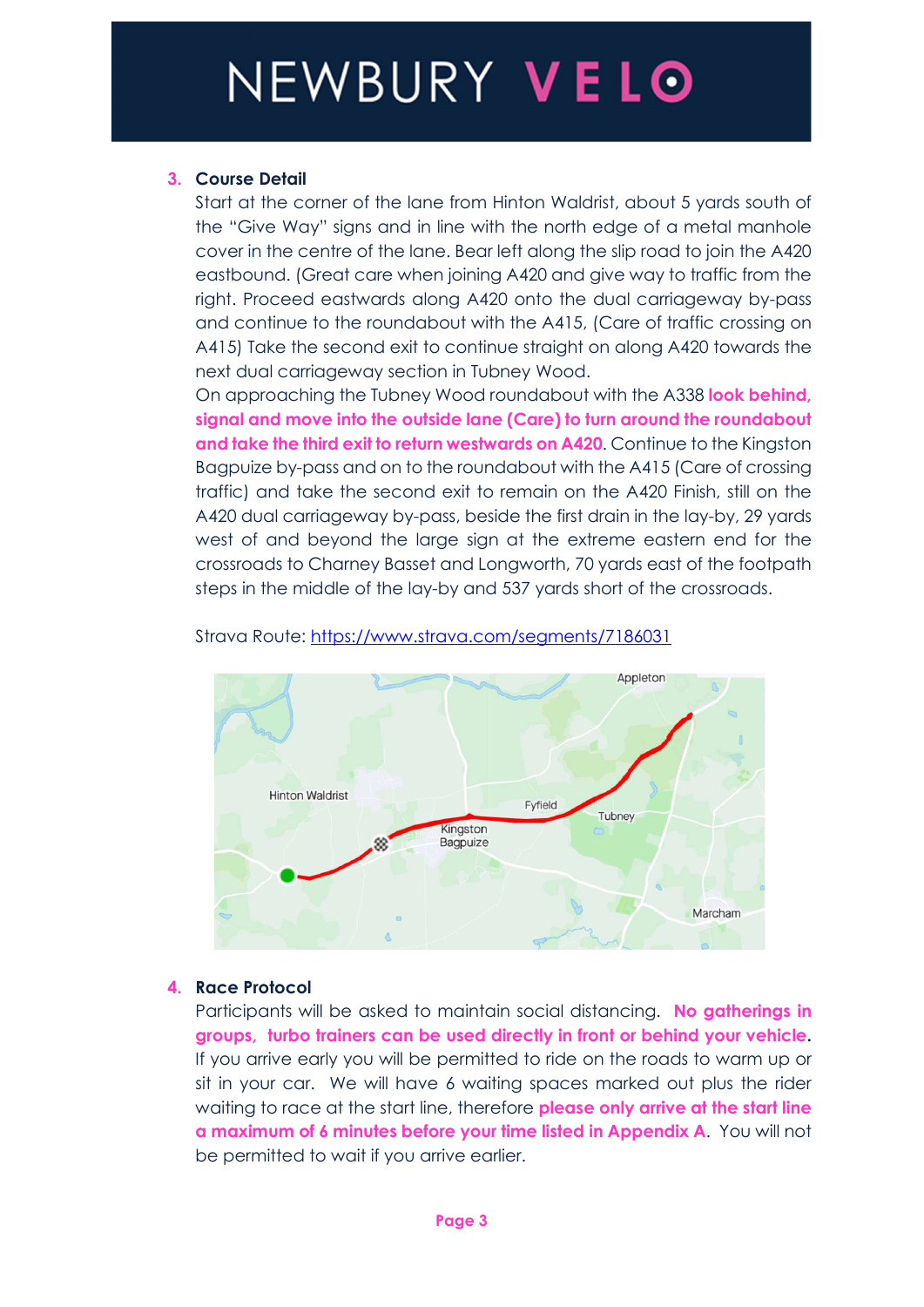Please do not bring friends or family members: they will not be permitted to leave their car. The only exception to this is minors who can be accompanied by a guardian from within their own household or "bubble". They are however not permitted to enter the start area.

Riders are not permitted to warm up on course, there are plenty of other roads where this is possible. Please be mindful of racers when arriving by bicycle.

 The Time Keepers will be wearing face coverings and will be checking that riders a) have their number attached and, b) have a working rear light. Either of these are missing and you will not be permitted to race. There will be no "pusher offer" and you will have to do a standing start on your own. Rolling start will not be permitted.

Make it easy for the finish time keeper, when you cross the line, shout your number. As loud as you can. Do not approach the finish time keeper at any point for any reason.

 Once you have finished your race you will be asked to return your number to a plastic box at the event HQ and then leave without congregating. We realise this is not the norm and the social aspect of racing is a big part of the fun, however, we need to show we are able to follow these guidelines if we are to see these types of events continue.

#### 5. Tandems

Tandem riders are very welcome in our events. Stoker and Pilots must be from the same household or social bubble as defined by the government COVID-19 guidance.

#### 6. Race Results

Race results will not be available at the event, please do not ask. However follow this link for live results https://bit.ly/2RLYI0c. We will collate the results and post them online to the Newbury Velo website and our social media channels. We will then email the participants using the address supplied at pre-registration. Riders having pre-registered that do not race will be given a DNS on the results sheet. Repeat offenders will not be given a race number in future events.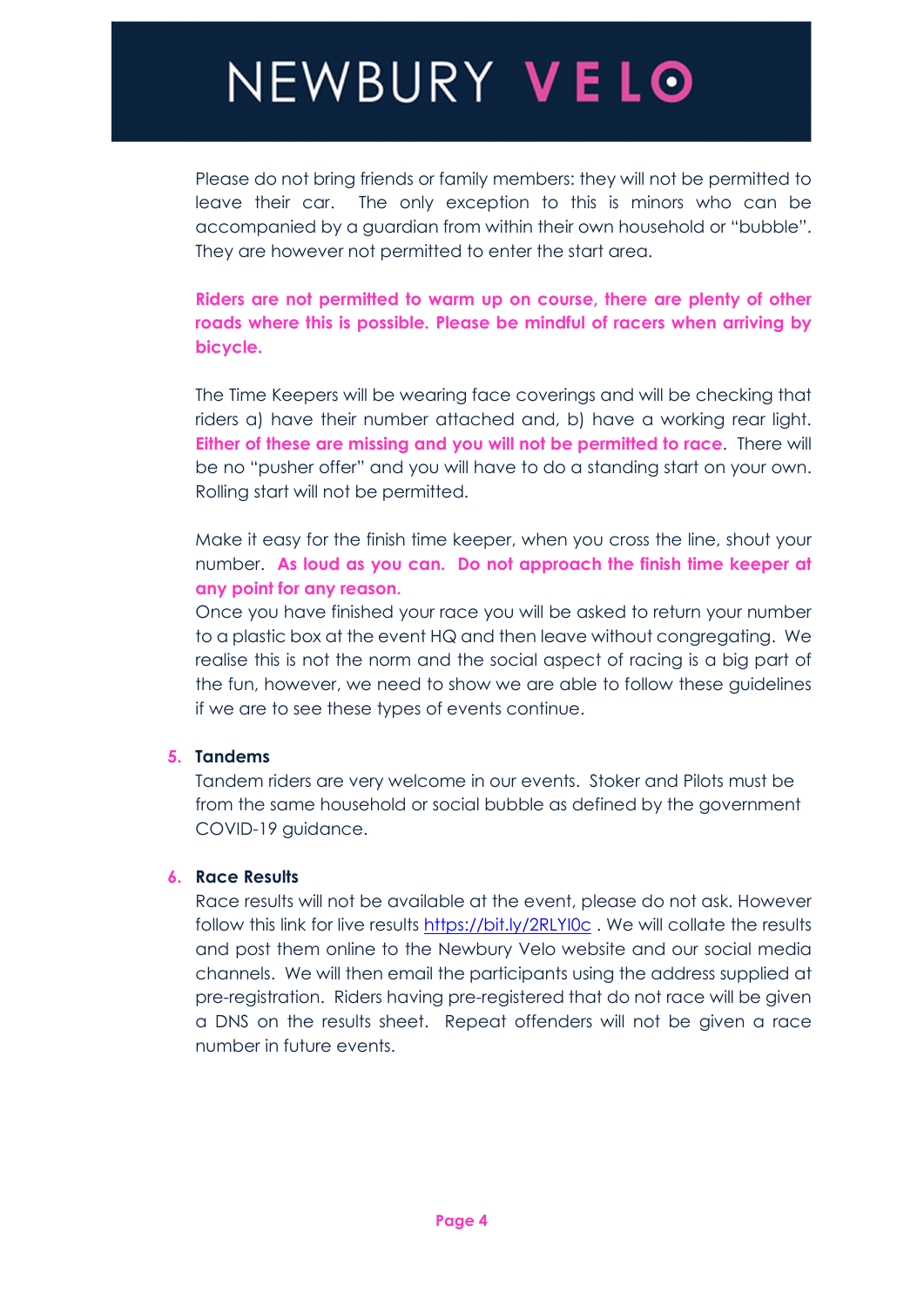### 7. Refreshments

To ensure we comply with the government regulations, the CTT guidance and risk assessment, as well as socially acceptable practice, there will be individually wrapped cakes.

#### 8. Under 18s

Under CTT regulations no rider under the age of 12 on the day of the event is permitted to race on the open road. Newbury Velo is very happy to welcome all riders aged 12 and above.

 Those under 18 will require a parental consent form. Please print off the parental consent form attached, complete it and bring this with you on the day of the event. There will be no pens and no forms at HQ so unfortunately no completed form means no ride.

Only parents or over 18s from the same household or "bubble" will be permitted to chaperone an under 18 rider during the event. You will be asked to wait in front of the start area for the rider to pass you before proceeding

#### 9. Start List

 Appendix A is the rider list with the number assigned to you. This is the number that must be collected from the HQ upon arrival. Please do not swap numbers: your emergency contact details are assigned to this number, we really don't want to be phoning the wrong person in case of an emergency. If you are unable to attend, DO NOT swap your name with someone else. Riders found doing this will not be permitted to race, will be reported to the CTT and will not be accepted in future events.

#### 10. Vehicles on course

Time trialling under CTT regulations is unsupported. Riders must not be followed, for any reason whilst on course. Any rider suspected of this will be disqualified and reported to the CTT. This practice and so called layby hopping is dangerous for other participants and a nuisance to traffic and will not be permitted under any circumstances.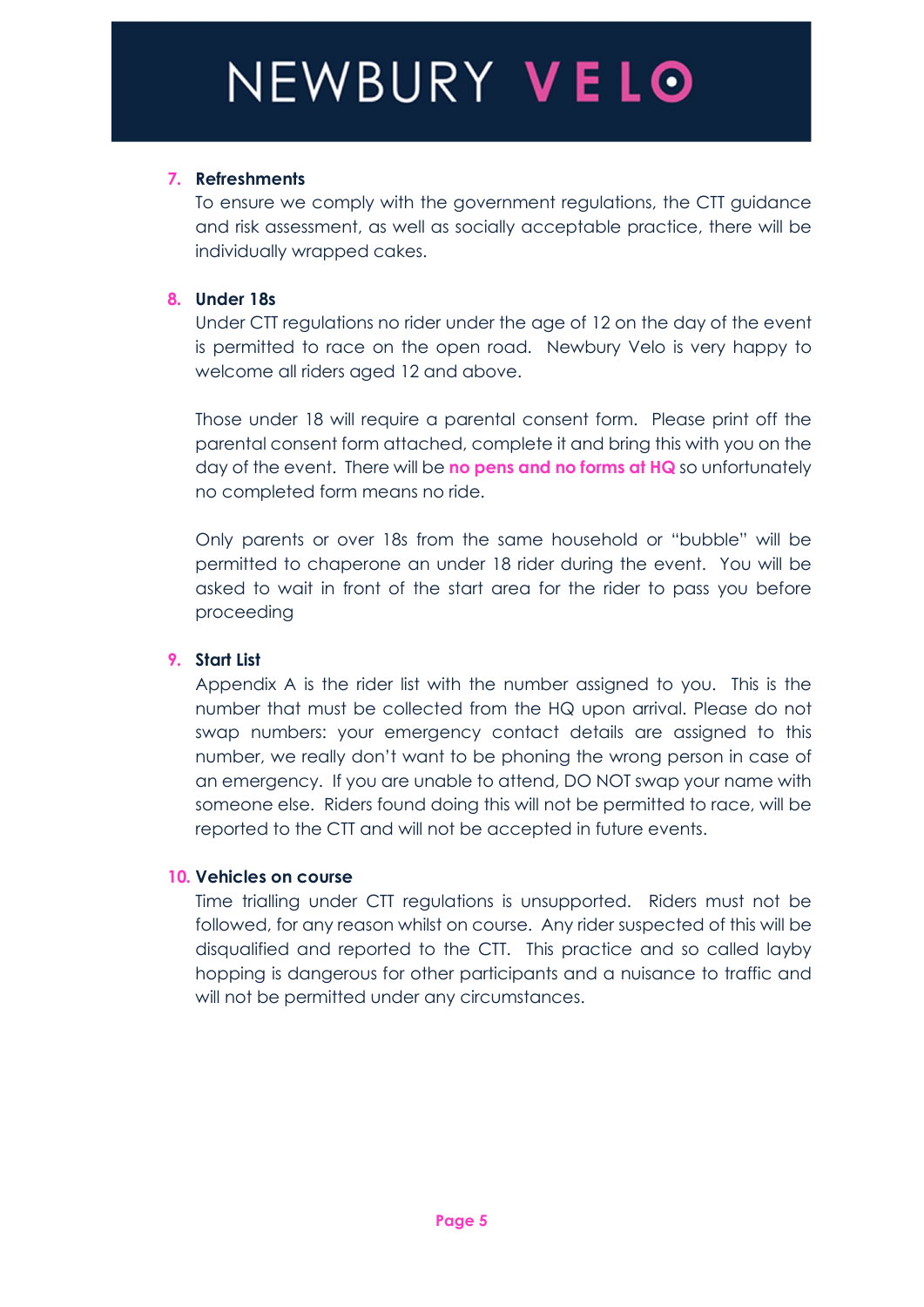### 11. Summary

In these unusual circumstances we find ourselves having to change the way we run events. The team has put a lot of work into making sure we are able to follow the government guidelines, the CTT guidance and make sure that the risk to you, us and the general public of transmitting or catching COVID-19 are kept to an absolute minimum.

 These restrictions are not here to make life difficult for you or the volunteer team, they are here for the above reasons but also to ensure that we are allowed to run these events.

Let's not screw it up. Thank you for your support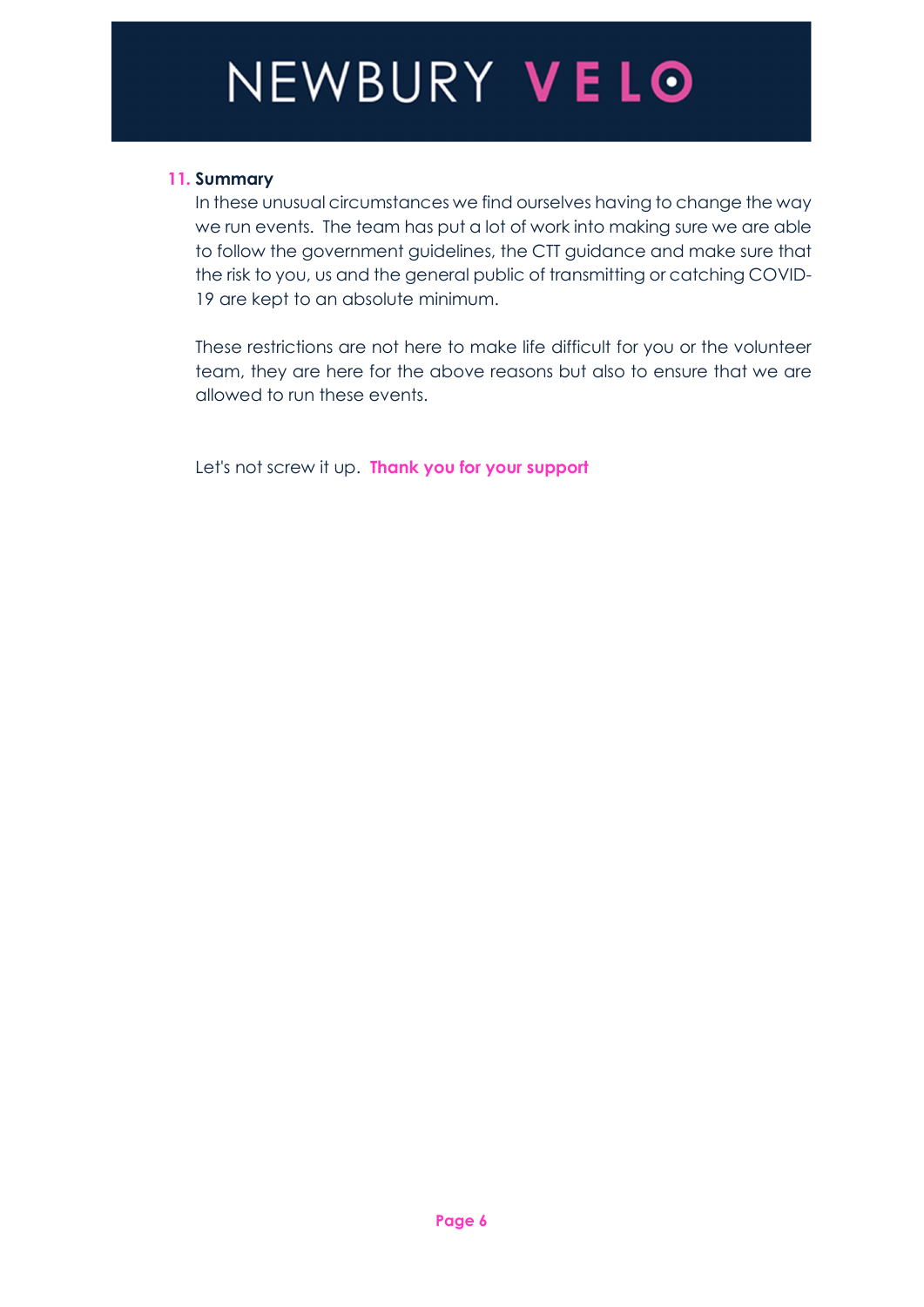#### APPENDIX A - Start List

| <b>Start</b><br><b>Time</b> | <b>Bib</b><br><b>Number</b> | First        | Last            | Club                                | Gender | Cat     | <b>Earliest</b><br>time to<br>start<br>area |
|-----------------------------|-----------------------------|--------------|-----------------|-------------------------------------|--------|---------|---------------------------------------------|
| 14:01                       | $\mathbf{1}$                | Norman       | Harvey          | Sotonia CC                          | Male   | Veteran | 13:55                                       |
|                             |                             | Mary         | Corbett         | Sotonia CC                          | Female | Veteran |                                             |
| 14:03                       | 3                           | lan          | Greenstreet     | Newbury Velo                        | Male   | Veteran | 13:57                                       |
|                             |                             | Rachael      | Elliott         | Newbury Velo                        | Female | Veteran |                                             |
|                             |                             |              |                 |                                     |        |         |                                             |
| 14:05                       | 5                           | <b>Nick</b>  | Lees            | Newbury Velo                        | Male   | Veteran | 13:59                                       |
| 14:06                       | 6                           | Hannah       | Makins          | Mickey Cranks Cycling Club          | Female | Veteran | 14:00                                       |
| 14:07                       | 7 <sup>7</sup>              | Jan          | Farmer          | Serpentine Running Club             | Female | Veteran | 14:01                                       |
| 14:08                       | 8                           | Wayne        | Baker           | <b>Team Echelon</b>                 | Male   | Veteran | 14:02                                       |
| 14:09                       | 9                           | Richard      | Burley          | Vector Cycling Race Team            | Male   | Senior  | 14:03                                       |
| 14:10                       | 10                          | Rosslyn      | Young           | Serpentine Running Club             | Female | Veteran | 14:04                                       |
| 14:11                       | 11                          | <b>Brian</b> | Lewis           | Bicester Millennium CC              | Male   | Veteran | 14:05                                       |
| 14:12                       | 12                          | Bob          | <b>Brabbins</b> | VTTA West Group                     | Male   | Veteran | 14:06                                       |
| 14:13                       | 13                          | Eloise       | Singham         | <b>Team Surrey Cycling</b>          | Female | Senior  | 14:07                                       |
| 14:14                       | 14                          | Barry        | Duplock         | Vector Cycling Race Team            | Male   | Veteran | 14:08                                       |
| 14:15                       | 15                          | Rachel       | Green           | Cheltenham & County Cycling Club    | Female | Veteran | 14:09                                       |
| 14:16                       | 16                          | Robert       | Jolliffe        | New Forest CC                       | Male   | Veteran | 14:10                                       |
| 14:17                       | 17                          | William      | Ackers          | <b>Innovation Racing</b>            | Male   | Veteran | 14:11                                       |
| 14:18                       | 18                          | Michael      | Gillett         | Banbury Star Cyclists' Club         | Male   | Senior  | 14:12                                       |
| 14:19                       | 19                          | Nicholas     | Lowe            | <b>Team Swindon Cycles</b>          | Male   | Veteran | 14:13                                       |
| 14:20                       | 20                          | Paul         | Radford         | Tri Training Harder                 | Male   | Senior  | 14:14                                       |
| 14:21                       | 21                          | Cameron      | Leslie          | Royal Air Force Cycling Association | Male   | Senior  | 14:15                                       |
| 14:22                       | 22                          | Gillian      | Reynolds        | Willesden CC                        | Female | Veteran | 14:16                                       |
| 14:23                       | 23                          | Samantha     | Messenger       | <b>Bicester Millennium CC</b>       | Female | Veteran | 14:17                                       |
| 14:24                       | 24                          | Jayne        | Paine           | Les Filles Racing Team              | Female | Veteran | 14:18                                       |
| 14:25                       | 25                          | David        | Yates           | High Wycombe CC                     | Male   | Veteran | 14:19                                       |
| 14:26                       | 26                          | Lee          | Beckford        | Reading CC                          | Male   | Senior  | 14:20                                       |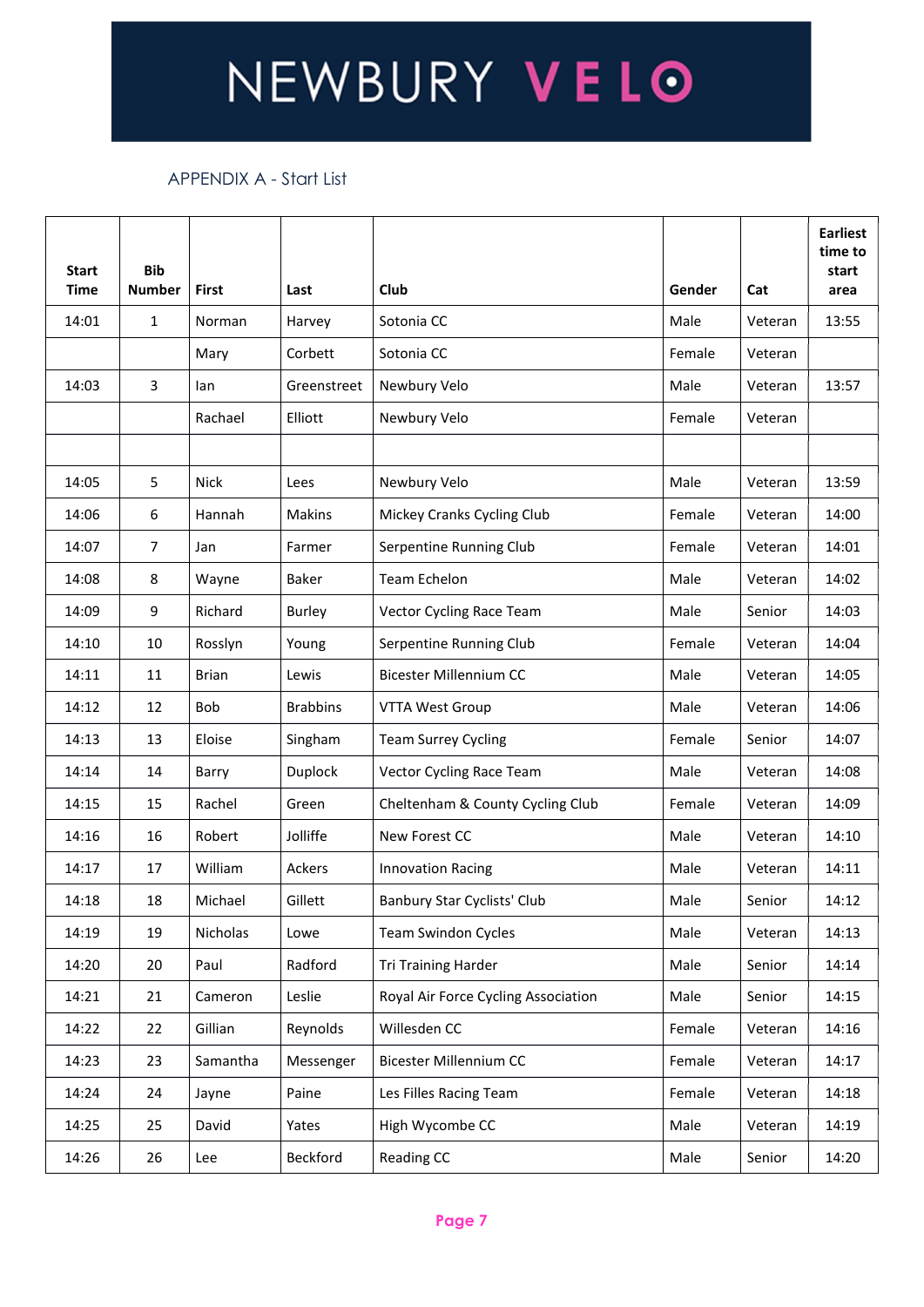| 14:27 | 27 | Peter     | Iffland       | Northumbria Police C.C.                  | Male   | Veteran | 14:21 |
|-------|----|-----------|---------------|------------------------------------------|--------|---------|-------|
| 14:28 | 28 | Mike      | Askins        | Chiswick Cycling Club                    | Male   | Senior  | 14:22 |
| 14:29 | 29 | Teresa    | Robbins       | Reading CC                               | Female | Veteran | 14:23 |
| 14:30 | 30 | Mark      | Smith         | Swindon Road Club                        | Male   | Senior  | 14:24 |
| 14:31 | 31 | Paul      | James         | <b>VTTA West Group</b>                   | Male   | Veteran | 14:25 |
| 14:32 | 32 | William   | Morgan        | trainSharp Development Team              | Male   | Junior  | 14:26 |
| 14:33 | 33 | Stephen   | Parfitt       | Oxonian CC                               | Male   | Veteran | 14:27 |
| 14:34 | 34 | Christian | Norris        | Mercedes AMG Petronas CC                 | Male   | Senior  | 14:28 |
| 14:35 | 35 | Joy       | Payne         | High Wycombe CC                          | Female | Veteran | 14:29 |
| 14:36 | 36 | James     | Ellis         | London Dynamo                            | Male   | Veteran | 14:30 |
| 14:37 | 37 | Sebastian | Harrison      | Islington Cycling Club                   | Male   | Senior  | 14:31 |
| 14:38 | 38 | Toby      | Brown         | trainSharp Development Team              | Male   | Junior  | 14:32 |
| 14:39 | 39 | Jen       | Magill        | Reading CC                               | Female | Veteran | 14:33 |
| 14:40 | 40 | John      | French        | Oxford City RC                           | Male   | Veteran | 14:34 |
| 14:41 | 41 | Vinh      | Lam           | Serpentine Running Club                  | Male   | Veteran | 14:35 |
| 14:42 | 42 | Mark      | <b>Boyles</b> | Banbury Star Cyclists' Club              | Male   | Veteran | 14:36 |
| 14:43 | 43 | Gavin     | Mitchell      | Twickenham CC                            | Male   | Senior  | 14:37 |
| 14:44 | 44 | John      | Bourton       | Bicester Millennium CC                   | Male   | Veteran | 14:38 |
| 14:45 | 45 | Mike      | Boyce         | a3crg                                    | Male   | Veteran | 14:39 |
| 14:46 | 46 | Suzy      | Patience      | Banbury Star Cyclists' Club              | Female | Senior  | 14:40 |
| 14:47 | 47 | Graham    | Morrison      | Newbury RC                               | Male   | Veteran | 14:41 |
| 14:48 | 48 | Philip    | Skinner       | Welwyn Whs                               | Male   | Veteran | 14:42 |
| 14:49 | 49 | Graham    | Stent         | Newbury Velo                             | Male   | Veteran | 14:43 |
| 14:50 | 50 | Ollie     | Pennington    | 1st Chard Wheelers                       | Male   | Senior  | 14:44 |
| 14:51 | 51 | Thomas    | Epton         | Southampton University Road Cycling Club | Male   | Senior  | 14:45 |
| 14:52 | 52 | Robert    | Snook         | Bikestrong-KTM                           | Male   | Senior  | 14:46 |
| 14:53 | 53 | Richard   | Cornes        | Newbury Velo                             | Male   | Senior  | 14:47 |
| 14:54 | 54 | Richard   | Berry         | Twickenham CC                            | Male   | Veteran | 14:48 |
| 14:55 | 55 | Oscar     | Palmer        | <b>Team Surrey Cycling</b>               | Male   | Senior  | 14:49 |
| 14:56 | 56 | George    | Westall       | Newbury Velo                             | Male   | Senior  | 14:50 |
| 14:57 | 57 | Tim       | Lewis         | Ful-on Tri                               | Male   | Veteran | 14:51 |
| 14:58 | 58 | Oliver    | Ashley        | Vector Cycling Race Team                 | Male   | Senior  | 14:52 |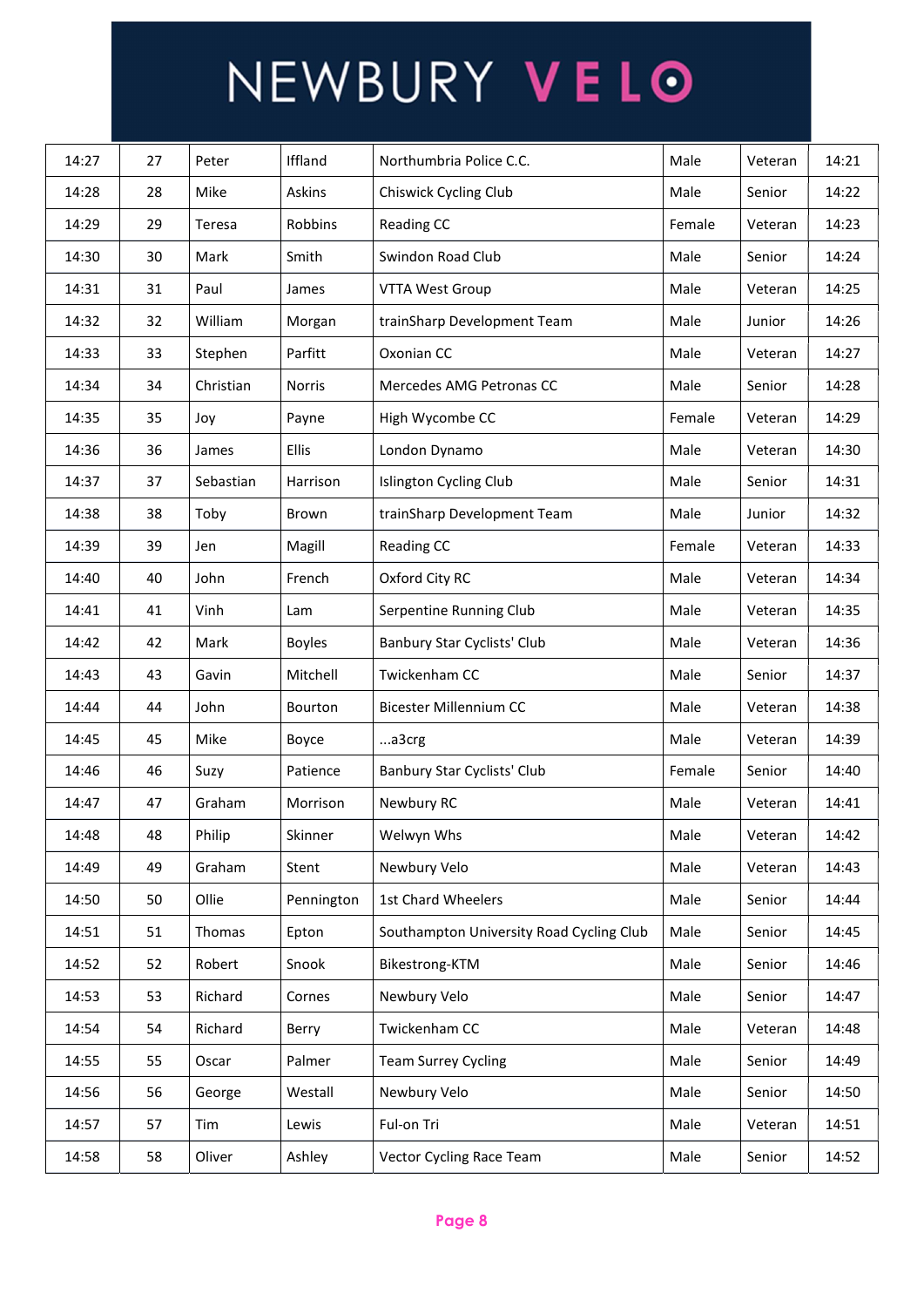| 14:59 | 59 | Matt        | <b>Norris</b>   | Banbury Star Cyclists' Club              | Male   | Veteran | 14:53 |
|-------|----|-------------|-----------------|------------------------------------------|--------|---------|-------|
| 15:00 | 60 | Danielle    | Shrosbree       | Team LDN                                 | Female | Senior  | 14:54 |
| 15:01 | 61 | Jo          | <b>Buckland</b> | FTP (Fulfil The Potential) Racing        | Female | Veteran | 14:55 |
| 15:02 | 62 | Freddie     | Loveday         | <b>Team Surrey Cycling</b>               | Male   | Senior  | 14:56 |
| 15:03 | 63 | Stu         | Carver          | North Hampshire RC                       | Male   | Veteran | 14:57 |
| 15:04 | 64 | Nicholas    | <b>Buck</b>     | <b>Team Surrey Cycling</b>               | Male   | Senior  | 14:58 |
| 15:05 | 65 | Max         | Ashwanden       | TBW23 Stuart Hall Cycling P/b Trainsharp | Male   | Espoir  | 14:59 |
| 15:06 | 66 | Andrew      | Payne           | Maidenhead & District CC                 | Male   | Veteran | 15:00 |
| 15:07 | 67 | Joshua      | Knowles         | Will Houghton Racing Team (WHRT)         | Male   | Espoir  | 15:01 |
| 15:08 | 68 | Jack        | Roe             | London Dynamo                            | Male   | Senior  | 15:02 |
| 15:09 | 69 | Jon         | Stroud          | NFTO CC                                  | Male   | Veteran | 15:03 |
| 15:10 | 70 | Neil        | White           | Ambion Racing Team                       | Male   | Veteran | 15:04 |
| 15:11 | 71 | Kirsty      | McSeveney       | a3crg                                    | Female | Veteran | 15:05 |
| 15:12 | 72 | Alan        | Allcock         | Didcot Phoenix CC                        | Male   | Veteran | 15:06 |
| 15:13 | 73 | Tom         | Burnley         | Thames Velo                              | Male   | Senior  | 15:07 |
| 15:14 | 74 | Dave        | May             | <b>Bicester Millennium CC</b>            | Male   | Veteran | 15:08 |
| 15:15 | 75 | Hans        | Nilsson         | London Phoenix CC                        | Male   | Veteran | 15:09 |
| 15:16 | 76 | Melanie     | Sneddon         | <b>TORQ Performance</b>                  | Female | Veteran | 15:10 |
| 15:17 | 77 | Christopher | Davis           | Giant CC Halo Films                      | Male   | Veteran | 15:11 |
| 15:18 | 78 | James       | Foster          | High Wycombe CC                          | Male   | Veteran | 15:12 |
| 15:19 | 79 | James       | Schofield       | Cowley Road Condors CC                   | Male   | Senior  | 15:13 |
| 15:20 | 80 | lan         | Hope            | Team Solo Vinci                          | Male   | Veteran | 15:14 |
| 15:21 | 81 | Stan        | Nwaka           | Verulam CC                               | Male   | Veteran | 15:15 |
| 15:22 | 82 | Bob         | Richardson      | Bournemouth Jubilee Whs                  | Male   | Veteran | 15:16 |
| 15:23 | 83 | Adrian      | Talley          | Portsmouth North End CC                  | Male   | Veteran | 15:17 |
| 15:24 | 84 | Alexander   | Donger          | Oxonian CC                               | Male   | Senior  | 15:18 |
| 15:25 | 85 | Jason       | Davies          | Royal Air Force Cycling Association      | Male   | Veteran | 15:19 |
| 15:26 | 86 | Steve       | Bray            | FTP (Fulfil The Potential) Racing        | Male   | Veteran | 15:20 |
| 15:27 | 87 | George      | Skinner         | Primera-Teamjobs                         | Male   | Senior  | 15:21 |
| 15:28 | 88 | William     | Grainger        | Andover Wheelers                         | Male   | Veteran | 15:22 |
| 15:29 | 89 | Tony        | Ball            | Legato Racing Team (LRT)                 | Male   | Veteran | 15:23 |
| 15:30 | 90 | Mark        | Tyrrell         | Oxonian CC                               | Male   | Veteran | 15:24 |